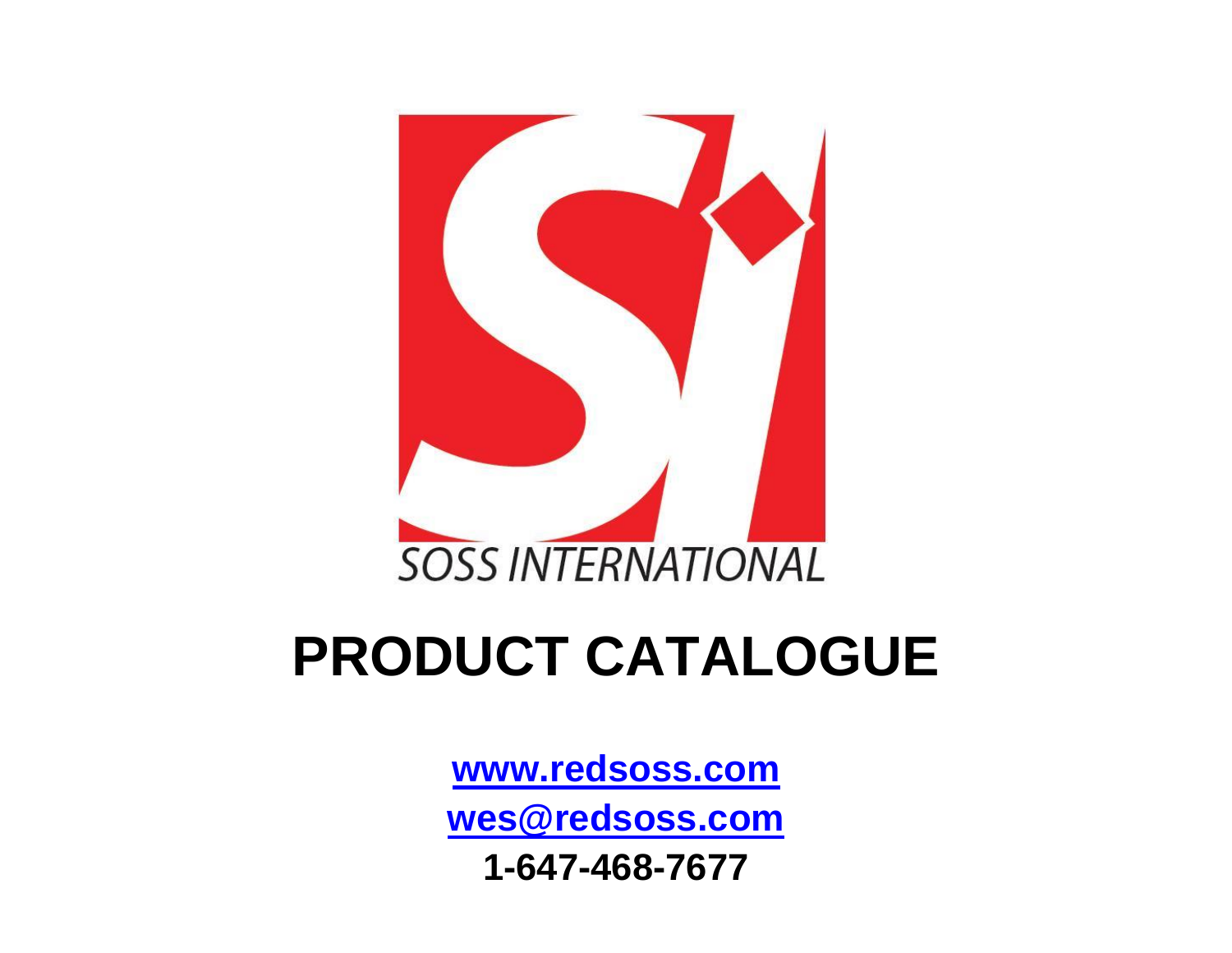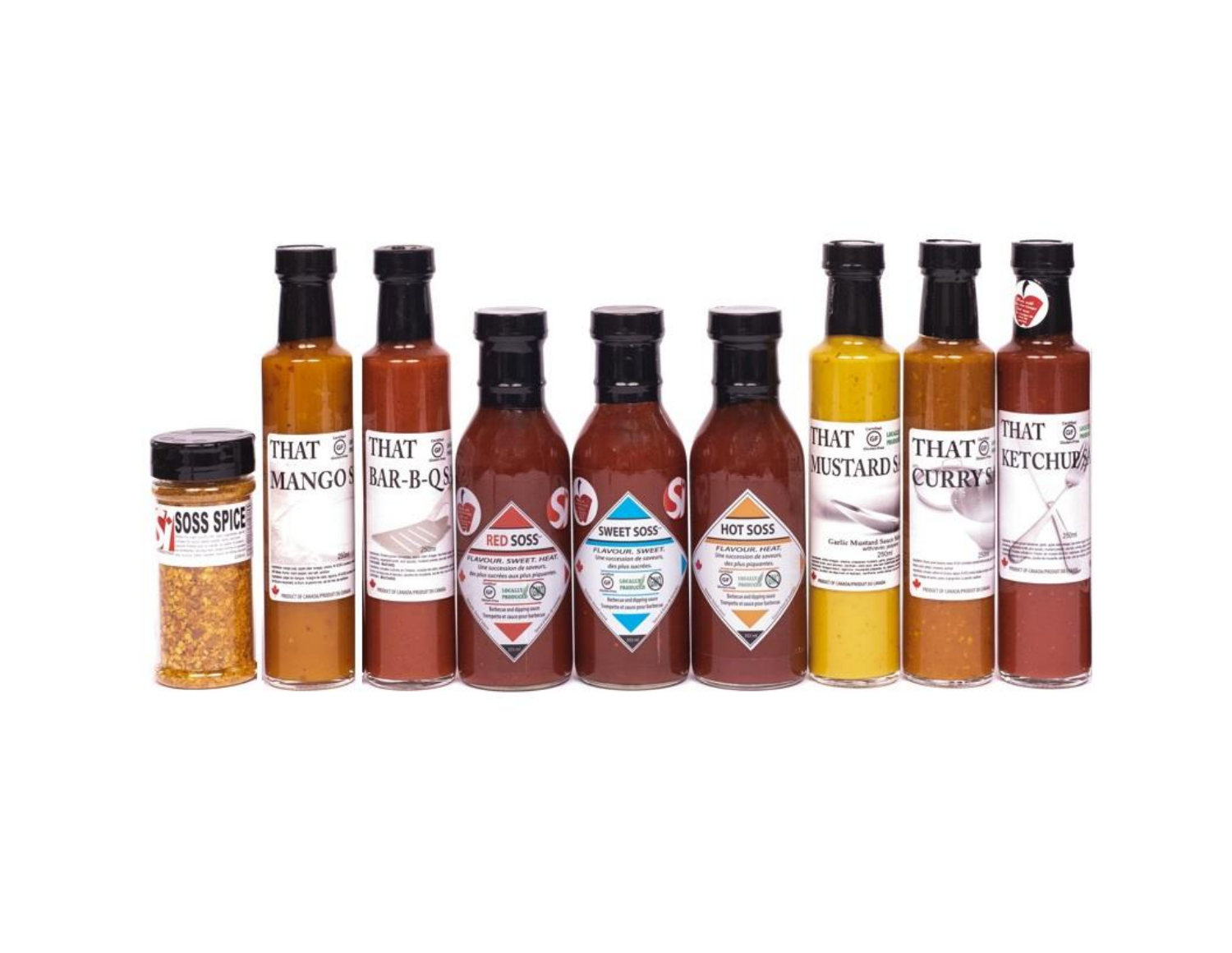| <b>RED SOSS</b><br>187630000010<br>RED SOSS<br><b>VOUR. SWEET. HEA</b><br>Une succession de saveurs.<br>es plus sucrées aux plus piquante<br><b>LOCALLY</b><br>PEADLICED<br>arbecue and digging sauce<br>rempette et sauce pour barbeout | <b>INGREDIENTS: Ontario-grown</b><br>tomatoes, molasses, apple cider<br>vinegar, brown sugar, basil, onions,<br>black pepper, W SOSS (containing:<br>vegetable broth, and spices), sea salt,<br>blended hot peppers, and turmeric.                           | FLAVOUR. SWEET. HEAT.<br>No sauce in the marketplace compares.                                                                                                                                                                                  |
|------------------------------------------------------------------------------------------------------------------------------------------------------------------------------------------------------------------------------------------|--------------------------------------------------------------------------------------------------------------------------------------------------------------------------------------------------------------------------------------------------------------|-------------------------------------------------------------------------------------------------------------------------------------------------------------------------------------------------------------------------------------------------|
|                                                                                                                                                                                                                                          |                                                                                                                                                                                                                                                              | Always the same, no matter how much you<br>shake up the bottle, the product is layered<br>that way. First you taste the freshness of<br>Ontario-grown tomatoes, then you taste the                                                              |
|                                                                                                                                                                                                                                          | <b>Nutrition Facts</b><br><b>Valeur nutritive</b><br>Serving size 1oz (28ml)<br>portion 1oz (28ml)                                                                                                                                                           | sweetness, and then the spiciness and heat<br>develops in your mouth. The balance is<br>unmatched. The spiciness and heat is not<br>overpowering.                                                                                               |
|                                                                                                                                                                                                                                          | % Daily Value*<br><b>Calories 22</b><br>% valeur quotidienne*<br>$0\%$<br>Fat / Lipides 0g<br>Saturated / saturés 0g<br>$0\%$<br>+ Trans / trans 0g<br>Carbohydrate / Glucides 5g<br>2%<br>Fibre / Fibres 0g<br>2%<br>Sugars / Sucres 3g                     | <b>SOSS</b> up your chicken wings and ribs!<br>Perfect as an alternative pizza and<br>pasta sauce.<br>Awesome in a vegetable stir-fry!<br>Add a touch of spiciness to any dish.<br>Amazing alternative to a fish, shrimp,<br>and seafood sauce! |
|                                                                                                                                                                                                                                          | Protein / Protéines 0g<br>Cholesterol / Cholestérol 0mg<br>Sodium 86mg<br>4 %<br>Potassium 91mg<br>3%<br>1%<br>Calcium 14mg<br>2%<br>Iron / Fer 0 mg<br>* 5% or less is a little, 15% or more is a lot<br>*5% ou moins c'est peu, 15% ou plus c'est beaucoup | All SOSS products are 100% natural non-<br>GMO, gluten free, soy free, sulfite free,<br>peanut/nut free, dairy free and vegan.                                                                                                                  |
|                                                                                                                                                                                                                                          |                                                                                                                                                                                                                                                              |                                                                                                                                                                                                                                                 |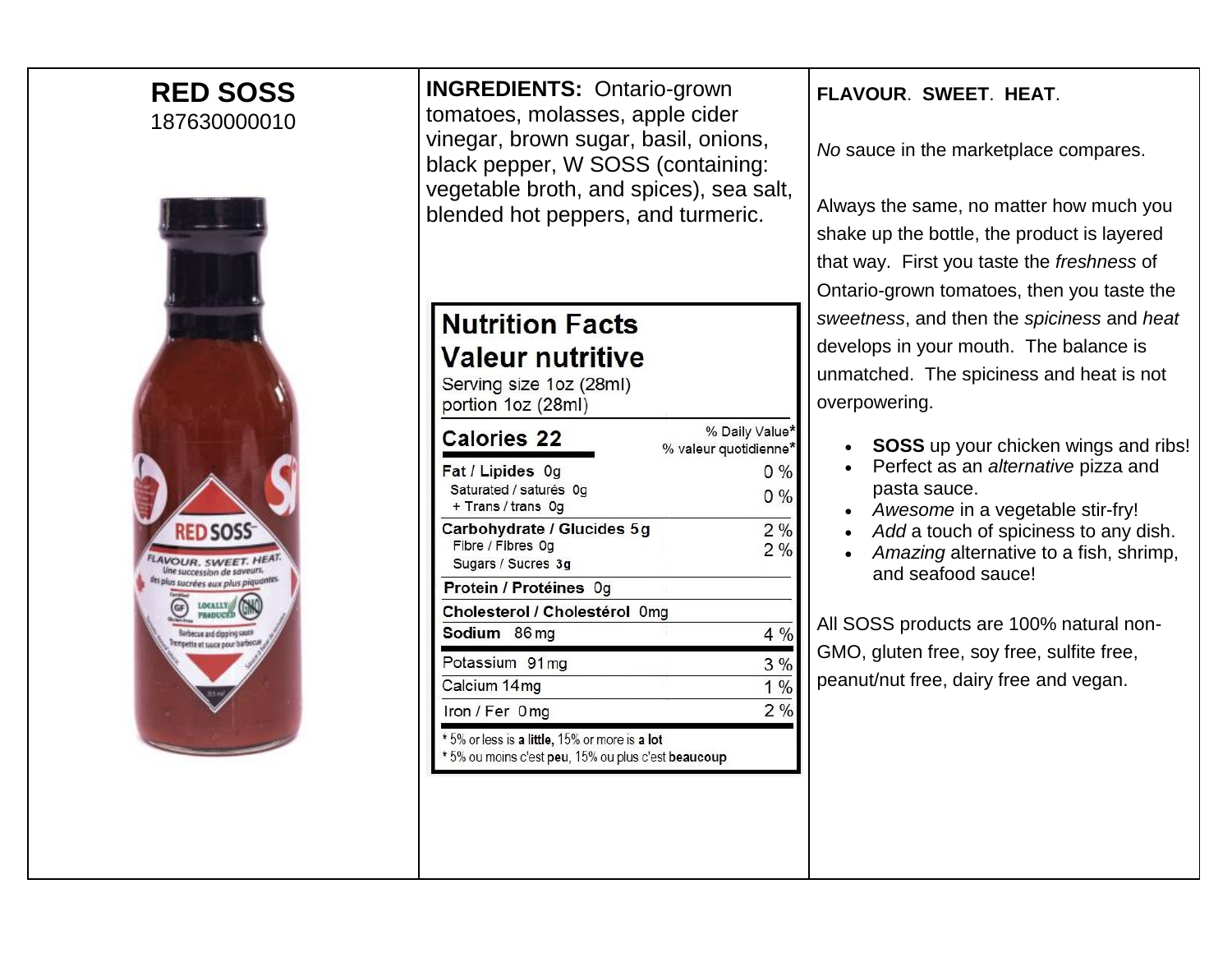| <b>SWEET SOSS</b><br>187630000034                                                                                                      | <b>INGREDIENTS: Ontario-grown</b><br>tomatoes, molasses, apple cider<br>vinegar, brown sugar, basil, onions,<br>black pepper, W SOSS (containing:<br>vegetable broth, and spices), sea salt,<br>and turmeric.                                                                                                                                                                                                                                                                                                                                                                                                   | <b>FLAVOUR. SWEET.</b><br>Perfect for children and adults alike.<br>It is better tasting and healthier than regular<br>ketchup as it is made with fresh Ontario-<br>grown tomatoes rather than liquid sugars and<br>tomato paste.                                                                                                                                                                                                                                                                                                       |
|----------------------------------------------------------------------------------------------------------------------------------------|-----------------------------------------------------------------------------------------------------------------------------------------------------------------------------------------------------------------------------------------------------------------------------------------------------------------------------------------------------------------------------------------------------------------------------------------------------------------------------------------------------------------------------------------------------------------------------------------------------------------|-----------------------------------------------------------------------------------------------------------------------------------------------------------------------------------------------------------------------------------------------------------------------------------------------------------------------------------------------------------------------------------------------------------------------------------------------------------------------------------------------------------------------------------------|
| <b>SWEET SOSS</b><br>FLAVOUR, SWEET<br>Une succession de saveurs.<br>des plus sucrées.<br><b>LOCALLY</b><br>Barbecue and dipping sauth | <b>Nutrition Facts</b><br><b>Valeur nutritive</b><br>Serving size 1oz (28ml)<br>portion 1oz (28ml)<br>% Daily Value*<br><b>Calories 22</b><br>% valeur quotidienne*<br>$0\%$<br>Fat / Lipides 0g<br>Saturated / saturés 0g<br>$0\%$<br>+ Trans / trans 0g<br>Carbohydrate / Glucides 5g<br>2%<br>Fibre / Fibres 0g<br>2%<br>Sugars / Sucres 3g<br>Protein / Protéines 0g<br>Cholesterol / Cholestérol 0mg<br>Sodium 86mg<br>4 %<br>Potassium 91mg<br>3 %<br>Calcium 14mg<br>1%<br>2%<br>Iron / Fer 0 mg<br>* 5% or less is a little, 15% or more is a lot<br>*5% ou moins c'est peu, 15% ou plus c'est beaucoup | It's NOT spicy and it's NOT hot.<br>Excellent as a pasta and pizza sauce.<br>A topping for burgers, hot dogs, and<br>fries.<br>A glaze for barbecued chicken,<br>vegetables, and ribs.<br>An <i>ingredient</i> in soups, stews, and<br>$\bullet$<br>stir-fry.<br>Used as a Catalina-style salad and<br>$\bullet$<br>coleslaw dressing.<br>Only 1 point per serving in the Weight<br>Watchers program.<br>All SOSS products are 100% natural non-<br>GMO, gluten free, soy free, sulfite free,<br>peanut/nut free, dairy free and vegan. |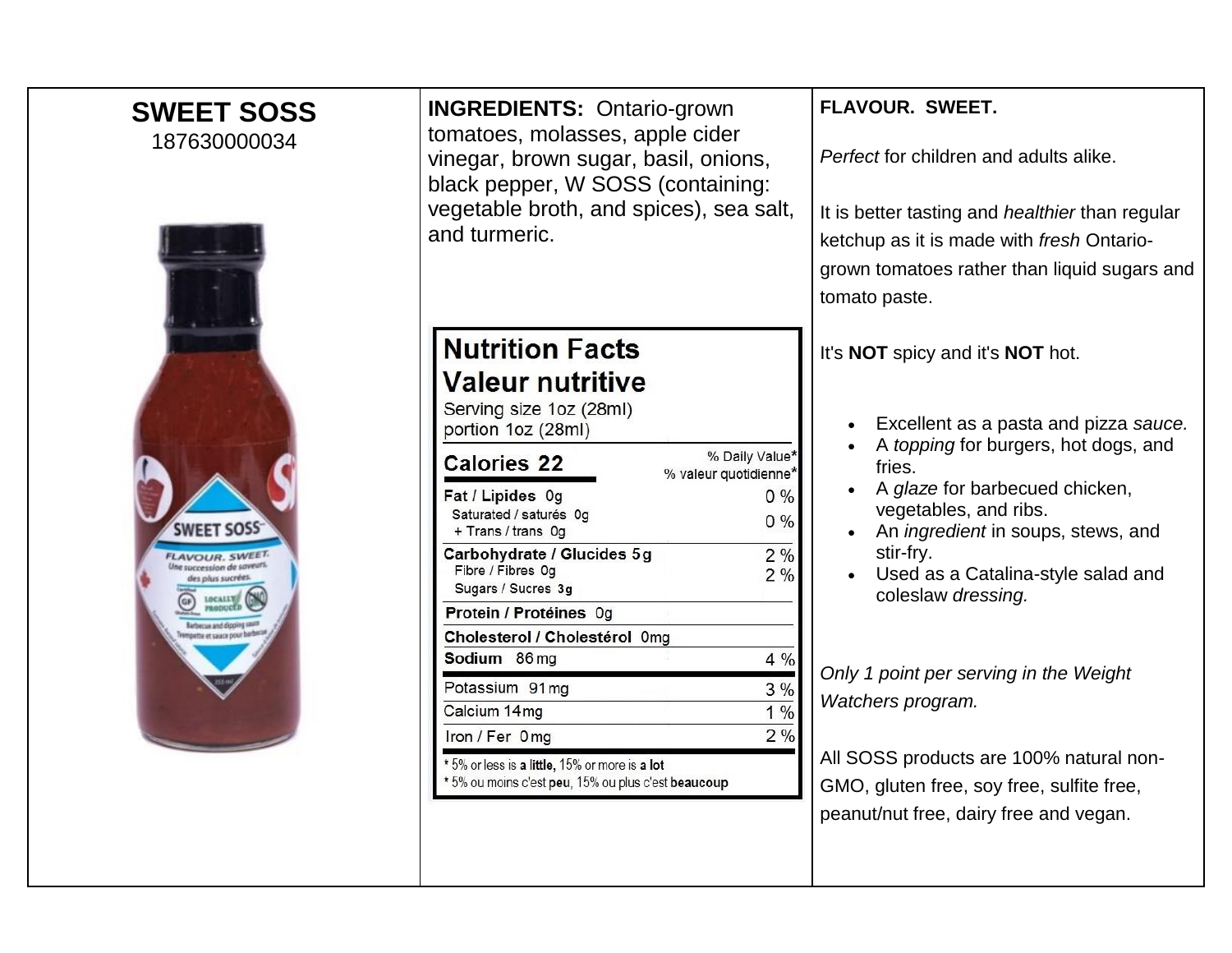| <b>HOT SOSS</b><br>187630000058                                                                                                                                              | <b>INGREDIENTS: Ontario-grown</b><br>tomatoes, apple cider vinegar, basil,<br>onions, black pepper, W SOSS                                                                                                                                                                                                                                                                                                                                                                        | <b>FLAVOUR. HEAT.</b><br>The more you eat the hotter it gets!                                                                                                                                                                                                                                                                                                                                                                             |
|------------------------------------------------------------------------------------------------------------------------------------------------------------------------------|-----------------------------------------------------------------------------------------------------------------------------------------------------------------------------------------------------------------------------------------------------------------------------------------------------------------------------------------------------------------------------------------------------------------------------------------------------------------------------------|-------------------------------------------------------------------------------------------------------------------------------------------------------------------------------------------------------------------------------------------------------------------------------------------------------------------------------------------------------------------------------------------------------------------------------------------|
| <b>HOT SOSS</b><br><i><b>FLAVOUR, HEAT.</b></i><br>he succession de saveurs<br>des plus piquantes.<br>LOCALLY<br>Simbecue and dipping sauce<br>mpette et sauce pour barbecat | (containing: vegetable broth, and<br>spices), sea salt, blended hot peppers,<br>and turmeric.                                                                                                                                                                                                                                                                                                                                                                                     | It's perfect for people with diabetes because<br>no sugar is added to the sauce.<br>A perfect alternate pizza and pasta                                                                                                                                                                                                                                                                                                                   |
|                                                                                                                                                                              | <b>Nutrition Facts</b><br><b>Valeur nutritive</b><br>Serving size 1oz (28ml)<br>portion 1oz (28ml)<br>% Daily Value*<br><b>Calories 9</b><br>% valeur quotidienne*<br>Fat / Lipides 0g<br>$0\%$<br>Saturated / saturés 0g<br>$0\%$<br>+ Trans / trans 0g<br>$1\%$<br>Carbohydrate / Glucides 2g<br>Fibre / Fibres 1g<br>2%<br>Sugars / Sucres 0g<br>Protein / Protéines 0g<br>Cholesterol / Cholestérol 0mg<br>Sodium 99 mg<br>4 %<br>Potassium 73 mg<br>2%<br>Calcium 10mg<br>1% | sauce.<br>Great for jambalaya, paella, and all<br>rice dishes.<br>Make SOSSY hot chicken wings and<br>ribs!<br>Mix into meatloaf and meatballs.<br>Brush onto shrimp, fish, and seafood.<br>Pour on roasted vegetables.<br>HOT SOSS is the only sauce in the<br>marketplace that has accumulative heat.<br>All SOSS products are 100% natural non-<br>GMO, gluten free, soy free, sulfite free,<br>peanut/nut free, dairy free and vegan. |
|                                                                                                                                                                              | 2%<br>Iron / Fer 0mg<br>* 5% or less is a little, 15% or more is a lot<br>*5% ou moins c'est peu, 15% ou plus c'est beaucoup                                                                                                                                                                                                                                                                                                                                                      |                                                                                                                                                                                                                                                                                                                                                                                                                                           |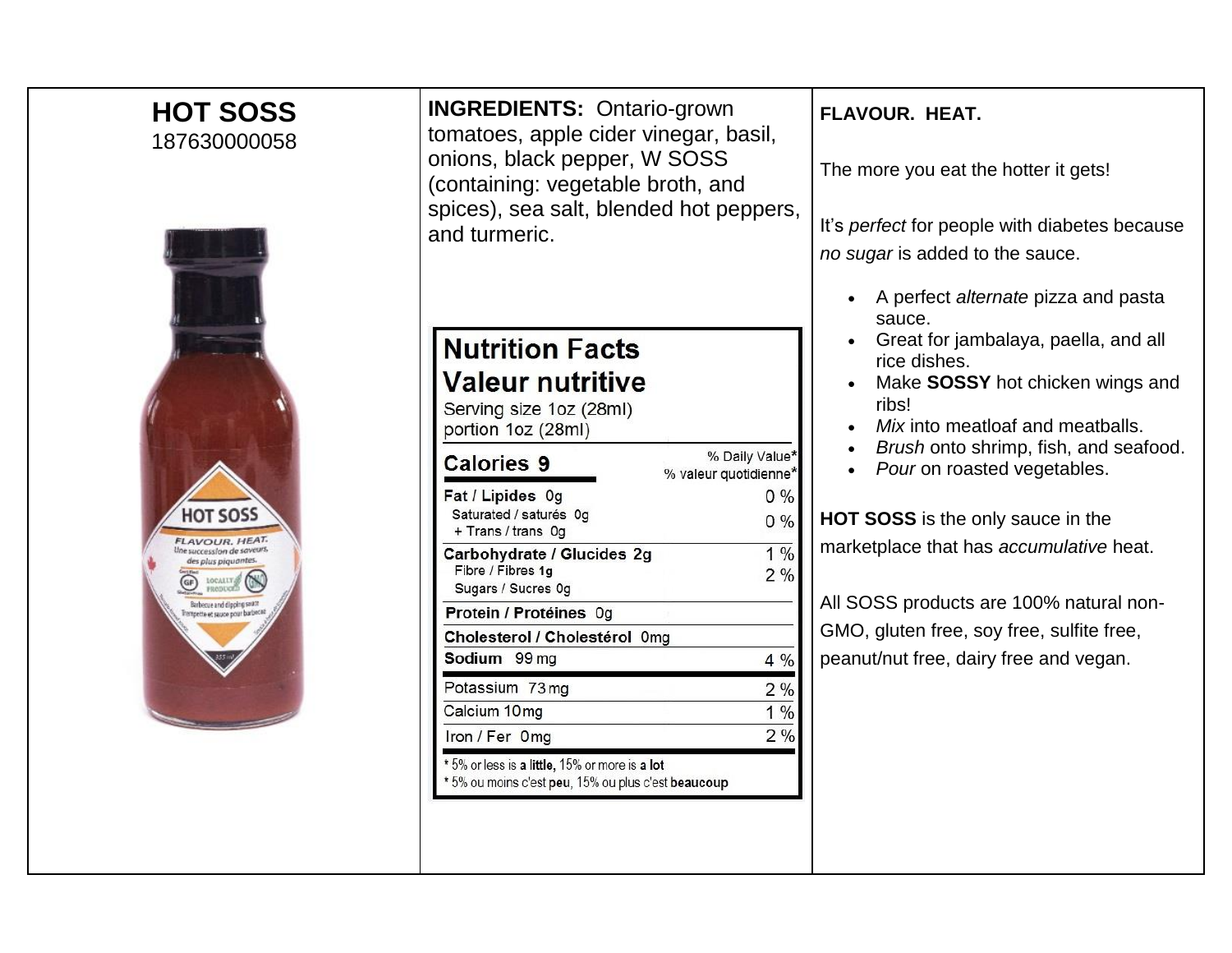| <b>SOSS SPICE</b><br>187630000317 | <b>INGREDIENTS:</b> roasted garlic,<br>onions, chilies, black pepper, sea salt,<br>turmeric, and SOSS hot pepper blend.                                                                                                                                             | <b>SOSS SPICE</b> is what people want for their<br>premium cuts of meat / poultry / fish.<br>Made with Ontario-grown roasted-<br>garlic.<br>Low in sodium (just a touch of sea                                                                                 |
|-----------------------------------|---------------------------------------------------------------------------------------------------------------------------------------------------------------------------------------------------------------------------------------------------------------------|----------------------------------------------------------------------------------------------------------------------------------------------------------------------------------------------------------------------------------------------------------------|
|                                   | <b>Nutrition Facts</b><br><b>Valeur nutritive</b><br>Serving size 1 tbsp. (15ml)<br>portion 1 cuil. (15ml)                                                                                                                                                          | salt).<br>No fillers (no pods or sugar).<br>Only spices and our proprietary blend<br>of peppers.                                                                                                                                                               |
|                                   | % Daily Value*<br><b>Calories 26</b><br>% valeur quotidienne'<br>Fat / Lipides 0g<br>$0\%$<br>Saturated / saturés 0g<br>0%<br>+ Trans / trans 0g<br>Carbohydrate / Glucides 6g<br>Fibre / Fibres 1g<br>4 %<br>Sugars / Sucres 1g<br>0%                              | This multi-purpose-use product can also be<br>used in dips; sprinkled on and cooked with<br>vegetables; used as a shaker for pizza,<br>pasta, salads, and even popcorn!<br>============                                                                        |
|                                   | Protein / Protéines 1g<br>Cholesterol / Cholestérol 0mg<br>Sodium 8 mg<br>1 %<br>Potassium 112 mg<br>3 %<br>Calcium 28 mg<br>3 %<br>Iron / Fer 1 mg<br>7 %<br>* 5% or less is a little, 15% or more is a lot<br>* 5% ou moins c'est peu, 15% ou plus c'est beaucoup | <b>SOSS SPICE = Gourmet Meals</b><br>This simple recipe using SOSS SPICE turns<br>your simple dinner dish into a gourmet meal.<br>>> Combine 1 tablespoon each of olive                                                                                        |
|                                   | All SOSS products are 100% natural non-<br>GMO, gluten free, soy free, sulfite free,<br>peanut/nut free, dairy free and vegan.                                                                                                                                      | oil, SOSS SPICE, and lemon juice, and<br>stir into a paste.<br>>> Liberally brush on to chicken breasts /<br>thighs / wings / fillets of fish / pork, lamb,<br>and veal chops.<br>>> Place in the oven at 350 degrees for<br>30 minutes or until golden brown. |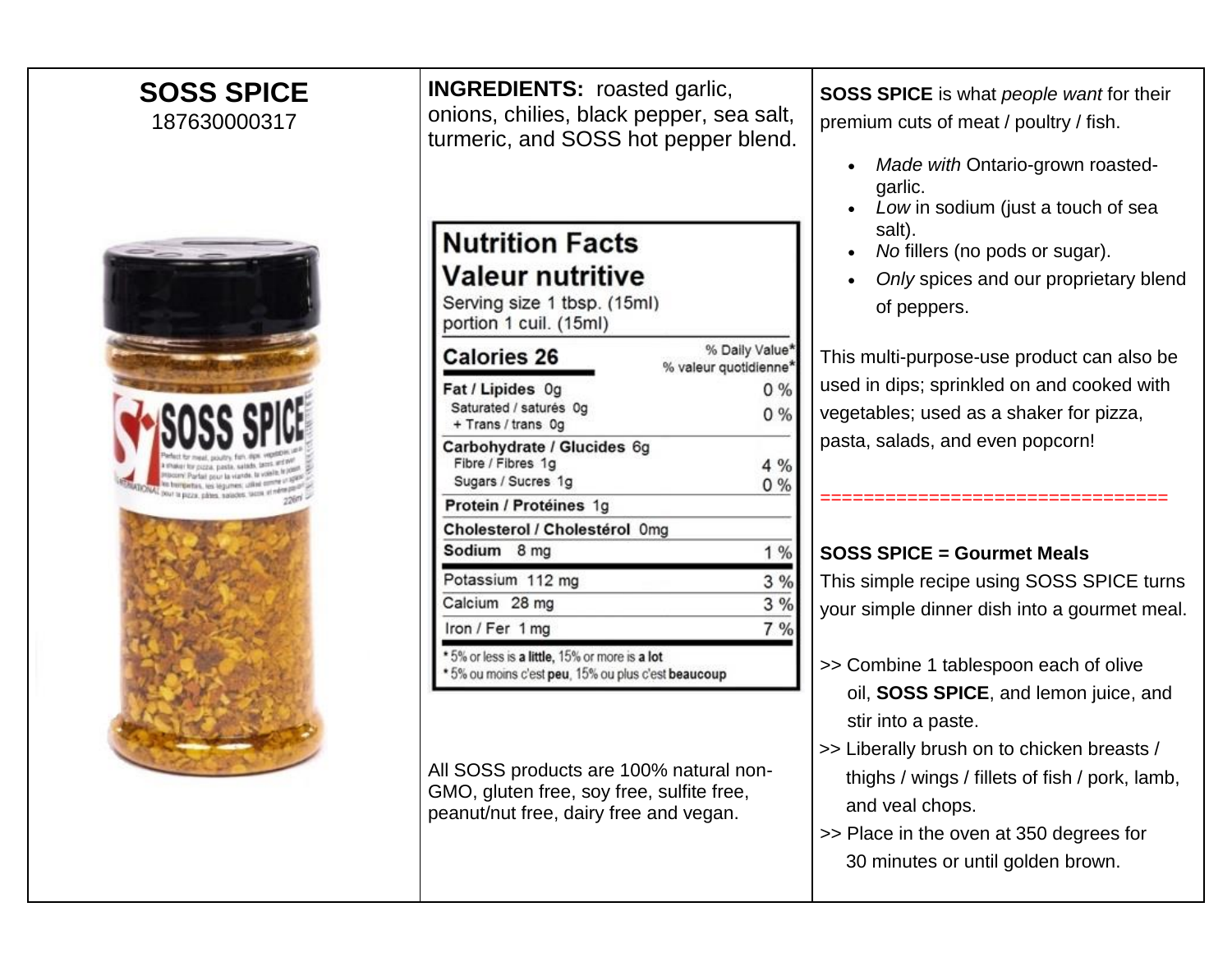| <b>THAT MUSTARD SAUCE</b><br>187630000072<br>THAT OF HOTEL<br><b>MUSTARDS</b><br>Garlic Mustard Sat<br><b>NRUCE OF CANADA ARRODUIT OR CANA</b> | <b>INGREDIENTS:</b> white vinegar,<br>onions, prepared mustard, garlic,<br>jalapeno, chili flakes, W SOSS<br>(containing: vegetable broth and<br>spices), xanthan, citric acid, and<br>sea salt.<br><b>Nutrition Facts</b><br>Valeur nutritive<br>Serving size 1oz (28ml)<br>portion 1oz (28ml)<br>% Daily Value*<br><b>Calories 20</b><br>% valeur quotidienne'<br>Fat / Lipides 0g<br>0%<br>Saturated / saturés 0g<br>0%<br>+ Trans / trans 0g<br>Carbohydrate / Glucides 3g<br>4 %<br>Fibre / Fibres 0g<br>Sugars / Sucres 2g<br>1 %<br>Protein / Protéines 0g<br>Cholesterol / Cholestérol 0mg<br>Sodium 360 mg<br>15 %<br>Potassium 55 mg<br>2%<br>Calcium 1 mg<br>1 % | <b>THAT MUSTARD SAUCE</b> is a pourable<br>garlic mustard sauce with a hint of jalapeno!<br>Nominated as the <b>best</b> mustard in the World<br>for 5 consecutive years.<br>Perfect as a <i>marinade</i> for fish, pork,<br>beef, and chicken.<br>Great to SOSS up your burgers and<br>hot dogs!<br>Use as a condiment for Oktoberfest<br>sausages and schnitzel.<br>Use as a dressing for coleslaw.<br>Use as an <i>ingredient</i> in a potato, egg,<br>pasta, and bean salad.<br>*** Add a tablespoon to your bloody Caesar<br>and enjoy the best Caesar you've ever<br>tasted!<br>All SOSS products are 100% natural non-<br>GMO, gluten free, soy free, sulfite free, |
|------------------------------------------------------------------------------------------------------------------------------------------------|-----------------------------------------------------------------------------------------------------------------------------------------------------------------------------------------------------------------------------------------------------------------------------------------------------------------------------------------------------------------------------------------------------------------------------------------------------------------------------------------------------------------------------------------------------------------------------------------------------------------------------------------------------------------------------|----------------------------------------------------------------------------------------------------------------------------------------------------------------------------------------------------------------------------------------------------------------------------------------------------------------------------------------------------------------------------------------------------------------------------------------------------------------------------------------------------------------------------------------------------------------------------------------------------------------------------------------------------------------------------|
|                                                                                                                                                | 2%<br>Iron / Fer 1 mg<br>* 5% or less is a little, 15% or more is a lot<br>* 5% ou moins c'est peu, 15% ou plus c'est beaucoup                                                                                                                                                                                                                                                                                                                                                                                                                                                                                                                                              | peanut/nut free, dairy free and vegan.                                                                                                                                                                                                                                                                                                                                                                                                                                                                                                                                                                                                                                     |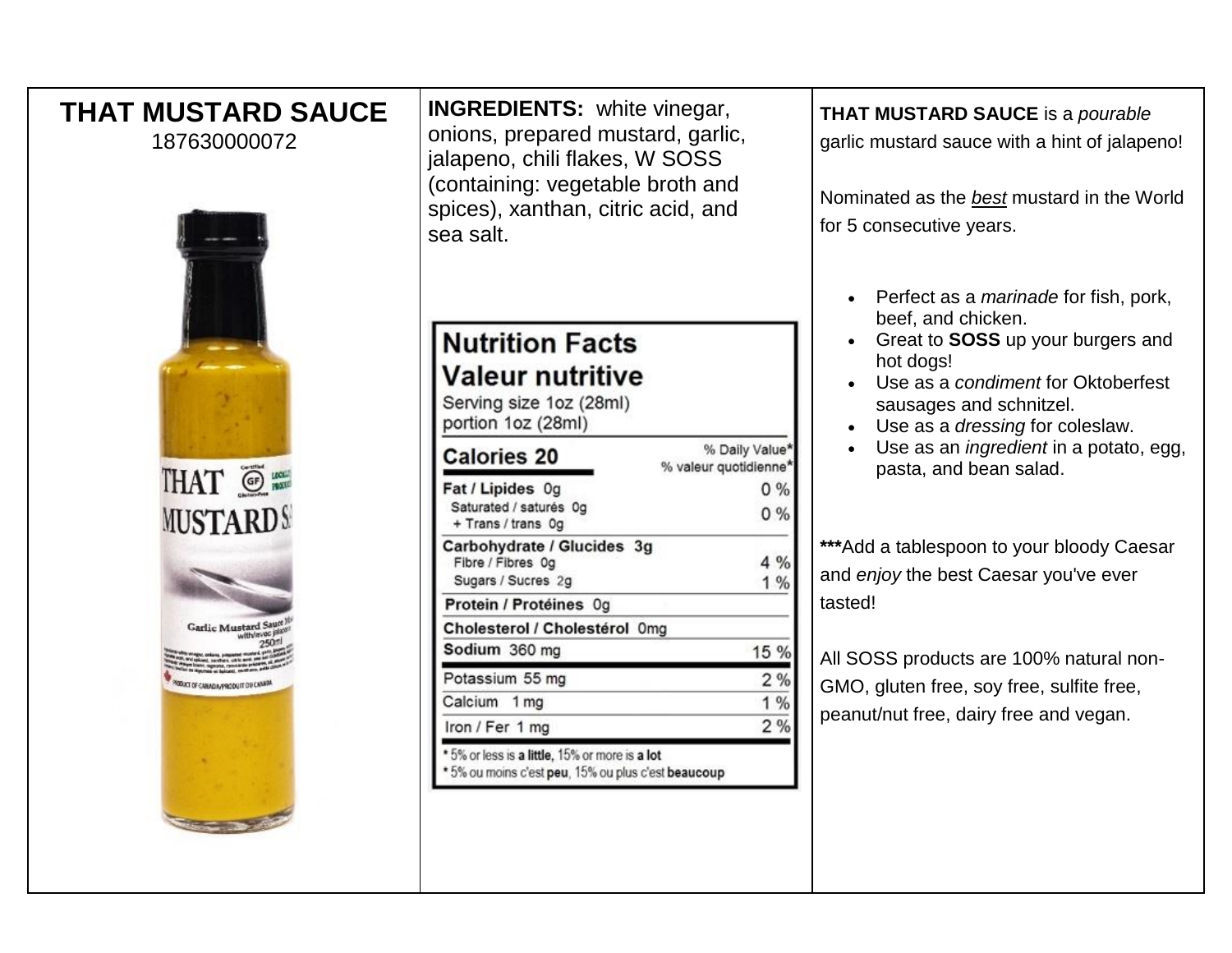| <b>THAT KETCHUP SAUCE</b><br>187630000089 | <b>INGREDIENTS: Ontario-grown</b><br>tomatoes, garlic, apple cider vinegar,<br>raw brown sugar, onions, molasses,<br>black pepper, W SOSS (containing:<br>vegetable broth, and spices), mustard<br>powder, sea salt, nutmeg, ginger,<br>cinnamon, and turmeric.<br><b>Contains: Mustard</b>                                                                                                                                                                                                                                                                                                                        | <b>THAT KETCHUP SAUCE</b> is made with 90%<br>fresh Ontario-grown non-GMO tomatoes as<br>opposed to 21% tomato paste.<br>Our special recipe also includes a hint of<br>Ontario-grown garlic and will replace what<br>you've been buying for years, as the <i>tastiest</i> ,<br>healthiest, and freshest on the market!                           |
|-------------------------------------------|--------------------------------------------------------------------------------------------------------------------------------------------------------------------------------------------------------------------------------------------------------------------------------------------------------------------------------------------------------------------------------------------------------------------------------------------------------------------------------------------------------------------------------------------------------------------------------------------------------------------|--------------------------------------------------------------------------------------------------------------------------------------------------------------------------------------------------------------------------------------------------------------------------------------------------------------------------------------------------|
| THAT OF<br>KETCHULA<br>ASA/IRRODUST DR    | <b>Nutrition Facts</b><br>Valeur nutritive<br>Serving size 1oz (28ml)<br>portion 1oz (28ml)<br>% Daily Value®<br><b>Calories 10</b><br>% valeur quotidienne <sup>9</sup><br>Fat / Lipides 0g<br>0%<br>Saturated / saturés 0g<br>0%<br>+ Trans / trans 0g<br>Carbohydrate / Glucides 4g<br>Fibre / Fibres 0g<br>2%<br>2%<br>Sugars / Sucres 2g<br>Protein / Protéines 0g<br>Cholesterol / Cholestérol 0mg<br>1%<br>Sodium 13 mg<br>Potassium 30 mg<br>3 %<br>1 %<br>Calcium 30 mg<br>2%<br>Iron / Fer 2 mg<br>* 5% or less is a little, 15% or more is a lot<br>* 5% ou moins c'est peu, 15% ou plus c'est beaucoup | As good as it gets from a health<br>perspective.<br>Perfect dip for grilled cheese<br>sandwiches.<br>Amazing condiment for hot dogs,<br>burgers, and fries.<br>Sensational topping to keep your<br>eggs SOSSY!<br>All SOSS products are 100% natural non-<br>GMO, gluten free, soy free, sulfite free,<br>peanut/nut free, dairy free and vegan. |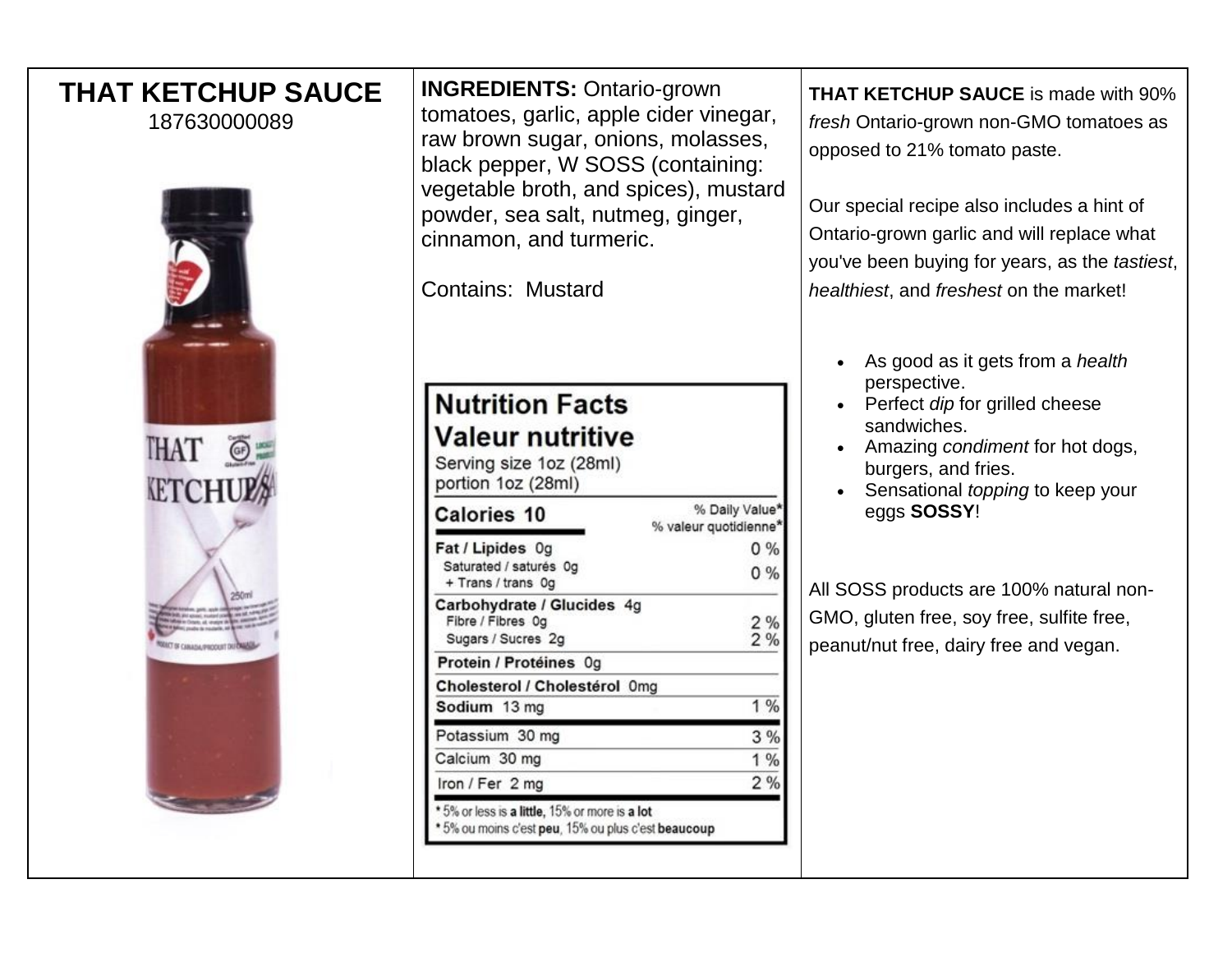| <b>THAT BAR-B-Q SAUCE</b><br>187630000164                       | <b>INGREDIENTS: Ontario-grown</b><br>tomatoes, apple cider vinegar, raw<br>brown sugar, onions, black pepper, W<br>SOSS (containing: vegetable broth,<br>and spices), mustard powder, sea salt,<br>nutmeg, and turmeric.<br><b>Contains: Mustard</b>                                                                                                                                                                                                                                                                                                                                                               | <b>THAT BAR-B-Q SAUCE</b> has a clean, sweet,<br>and earthy flavor due to the fact that it is<br>made with fresh onions and apple cider<br>vinegar that gets absorbed by all meats and<br>vegetables as they are tenderized, cooked<br>when marinated.                                                                                                                                                                                              |
|-----------------------------------------------------------------|--------------------------------------------------------------------------------------------------------------------------------------------------------------------------------------------------------------------------------------------------------------------------------------------------------------------------------------------------------------------------------------------------------------------------------------------------------------------------------------------------------------------------------------------------------------------------------------------------------------------|-----------------------------------------------------------------------------------------------------------------------------------------------------------------------------------------------------------------------------------------------------------------------------------------------------------------------------------------------------------------------------------------------------------------------------------------------------|
| $THAT$ $\odot$ :<br>BAR-B-QS<br>RICT OF CANADA/PRODUCT DU CANAD | <b>Nutrition Facts</b><br><b>Valeur nutritive</b><br>Serving size 1oz (28ml)<br>portion 1oz (28ml)<br>% Daily Value*<br><b>Calories 16</b><br>% valeur quotidienne*<br>Fat / Lipides 0g<br>$0\%$<br>Saturated / saturés 0g<br>$0\%$<br>+ Trans / trans 0g<br>Carbohydrate / Glucides 4g<br>1%<br>Fibre / Fibres 0q<br>Sugars / Sucres 2g<br>2%<br>Protein / Protéines 0g<br>Cholesterol / Cholestérol 0mg<br>4 %<br>Sodium 106 mg<br>Potassium 64 mg<br>2%<br>Calcium 9 mg<br>1%<br>2%<br>Iron / Fer 1 mg<br>* 5% or less is a little, 15% or more is a lot<br>* 5% ou moins c'est peu, 15% ou plus c'est beaucoup | Perfect to brush on right before<br>$\bullet$<br>removing your dinner on the<br>barbecue.<br>The go-to sauce for steak and eggs!<br>Exceptional to use in a slow-cooker for<br>stews, pulled pork, and roasted<br>vegetables.<br>Delicious to use on roasted and grilled<br>vegetables, potatoes and rice dishes.<br>All SOSS products are 100% natural non-<br>GMO, gluten free, soy free, sulfite free,<br>peanut/nut free, dairy free and vegan. |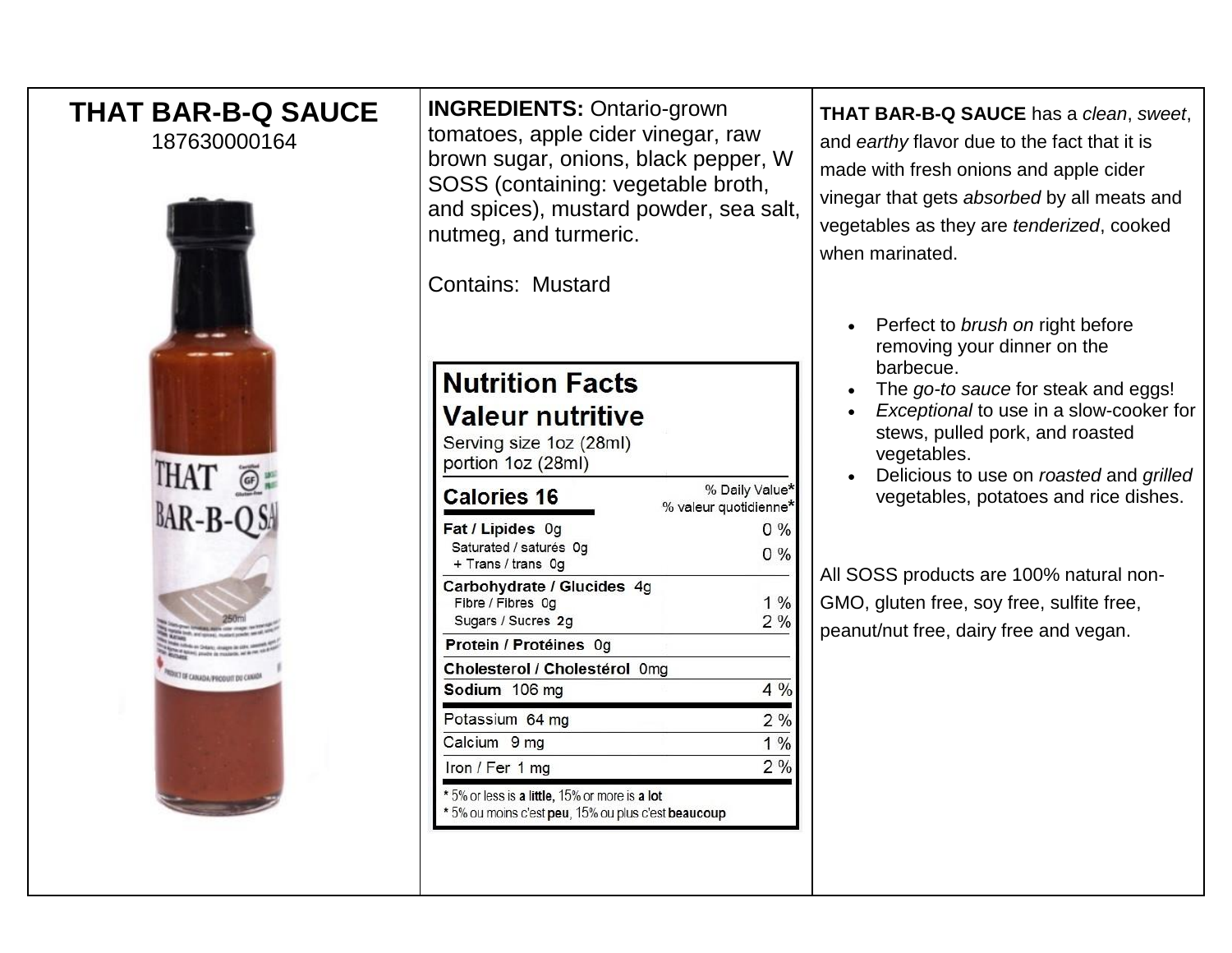| <b>THAT CURRY SAUCE</b><br>187630000324                     | <b>INGREDIENTS: Ontario-grown</b><br>tomatoes, onions, W SOSS<br>(containing: vegetable broth and<br>spices), garlic, turmeric, coriander, sea<br>salt, black pepper, SOSS hot pepper<br>blend, cumin, ginger, cinnamon, and<br>xanthan.                                                                                                                                                                                                                                                                                                                                                                            | <b>THAT CURRY SAUCE</b> is made with fresh<br>Ontario-grown tomatoes and spices.<br>Our spice-infused tomato-base makes your<br>dishes tender, healthy and tasty.<br>Cooking curry usually meant using a thick<br>curry paste, but we've eliminated that with<br>this go to sauce!                                                                                                                                                                                           |
|-------------------------------------------------------------|---------------------------------------------------------------------------------------------------------------------------------------------------------------------------------------------------------------------------------------------------------------------------------------------------------------------------------------------------------------------------------------------------------------------------------------------------------------------------------------------------------------------------------------------------------------------------------------------------------------------|------------------------------------------------------------------------------------------------------------------------------------------------------------------------------------------------------------------------------------------------------------------------------------------------------------------------------------------------------------------------------------------------------------------------------------------------------------------------------|
| THAT <sup>®</sup><br>CURRY<br>ACT OF CANADA/PRODUCT IN CARA | <b>Nutrition Facts</b><br><b>Valeur nutritive</b><br>Serving size 1oz (28ml)<br>portion 1oz (28ml)<br>% Daily Value*<br><b>Calories 36</b><br>% valeur quotidienne*<br>Fat / Lipides 0g<br>$0\%$<br>Saturated / saturés 0g<br>$0\%$<br>+ Trans / trans 0g<br>Carbohydrate / Glucides 4g<br>1%<br>Fibre / Fibres 1g<br>Sugars / Sucres 2g<br>2%<br>Protein / Protéines 0g<br>Cholesterol / Cholestérol 0mg<br>5 %<br>Sodium 109 mg<br>Potassium 51 mg<br>1%<br>Calcium 16mg<br>2%<br>3 %<br>Iron / Fer 1 mg<br>* 5% or less is a little, 15% or more is a lot<br>* 5% ou moins c'est peu, 15% ou plus c'est beaucoup | Pour over vegetable and meat dishes<br>in a slow-cooker for a result unlike any<br>other!<br>Use to coat your chicken, lamb,<br>vegetables, rice, and pork.<br><b>Braise beef and vegetables</b><br>Magnificent for curried cauliflower, rice<br>dishes, and especially pasta<br>Add to poutine to spice it up and give<br>it true flavor!<br>All SOSS products are 100% natural non-<br>GMO, gluten free, soy free, sulfite free,<br>peanut/nut free, dairy free and vegan. |